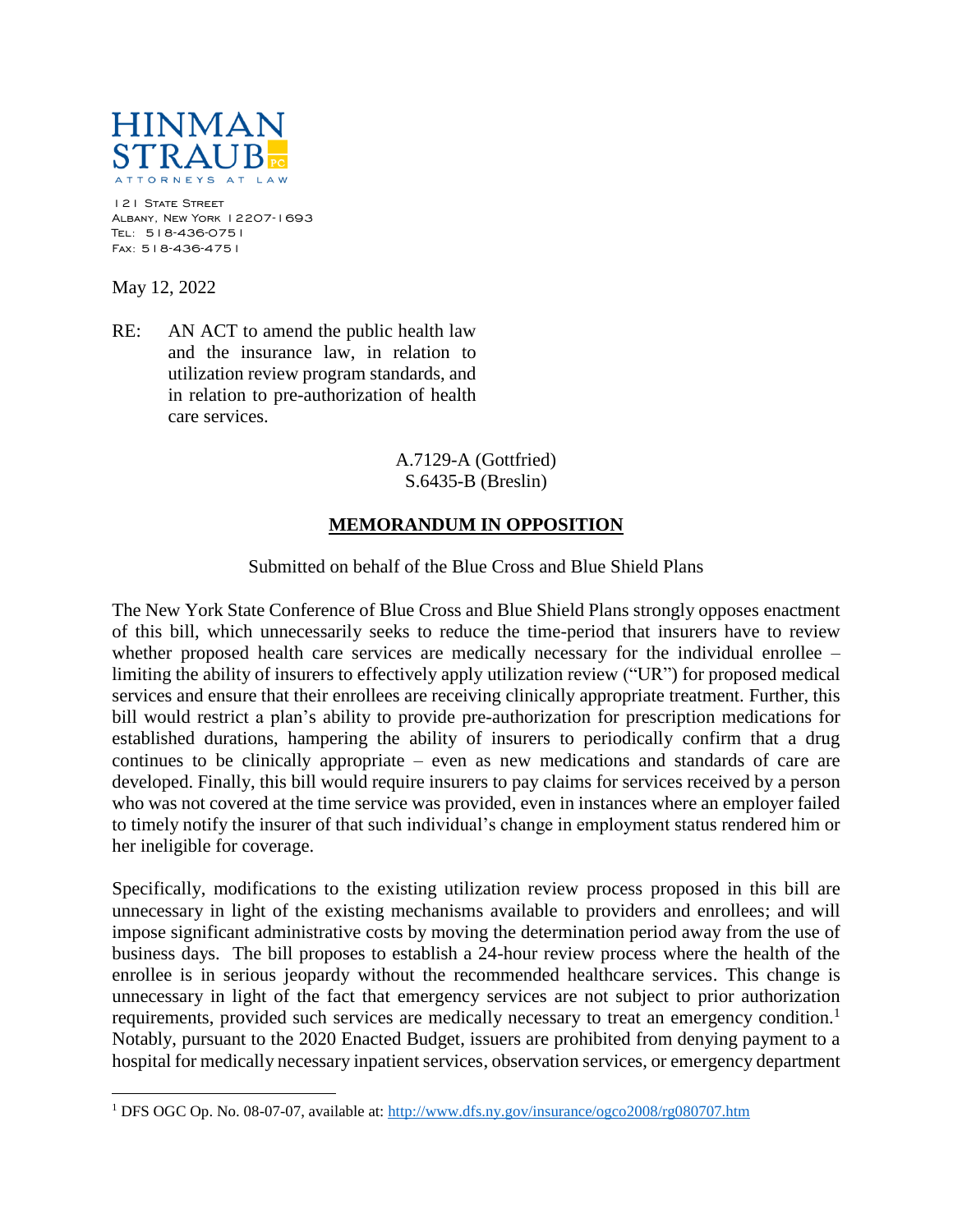services based solely on the fact that a hospital failed to timely notify such issuers that the services had been provided.<sup>2</sup>

Further, the Department of Financial Services ("DFS") requires utilization review requests for urgent medical conditions to make determinations within one (1) business day of the receipt of a complete request.<sup>3</sup> The most significant change, however, is to require all determinations to be made within 48-hours, rather than the current standard of three (3) business days. The net impact of this change, especially for non-emergency services and treatment, is that it would require insurers to operate their UR review departments on a 24/7 basis, which will significantly increase administrative expenses and, in turn, result in increased premiums. For non-emergency situations, this change is unnecessary and will only result in increased costs borne on New York residents, especially considering that the existing standard is already one of the most stringent in the nation.

Additionally, this bill would require that "[a]n approval for a request for a pre-authorization [] be valid for (1) the duration of the prescription, including any authorized refills and (2) the duration of treatment for a specific condition..." As a result, pre-authorization for treatment of an individual's chronic condition would continue in perpetuity, and insurers would lose the ability to periodically reassess a health care provider's request in light of emerging science and innovative medication technologies. This function is critical as prescription drug treatment protocols are constantly evolving, and because prescription drug costs are the fastest growing component of health care costs.

Finally, this bill would remove provisions of existing law that allow an insurer to deny claims that are provided to an individual who is no longer covered at the time services are rendered if "eligibility [was] confirmed on the day of service." Problematically, employers often fail to inform plans that an employee's coverage should end due to a change in employment status. Therefore, an insurer may confirm eligibility and provide pre-authorization based on the information available, only to later to be informed to retroactively terminate coverage. While existing law contemplates this scenario, the Bill would require insurers to pay such claims – ultimately increasing systemic costs and, therefore, individuals' premiums. Instead, to prevent the preauthorization of services for an uncovered persons, a more practical solution would be to compel employers to timely notify plans of employee disenrollment.

For the foregoing reasons, the New York State Conference of Blue Cross and Blue Shield Plans urges that this bill not be enacted.

Respectfully submitted,

 $\overline{a}$ 

HINMAN STRAUB ADVISORS, LLC. Legislative Counsel for the Blue Cross and Blue Shield Plans of New York

<sup>&</sup>lt;sup>2</sup> Insurance Law §§ 3217-b(j)(1) and 4325(k)(1) and Public Health Law § 4406-c(8)(a).

<sup>3</sup> NYS DFS, *Attachment A: Minimum Process Requirements for Concurrent Authorization Utilization Review* (September 2017), *available at*[: http://www.dfs.ny.gov/insurance/health/ul\\_min\\_concur-req.pdf](http://www.dfs.ny.gov/insurance/health/ul_min_concur-req.pdf)